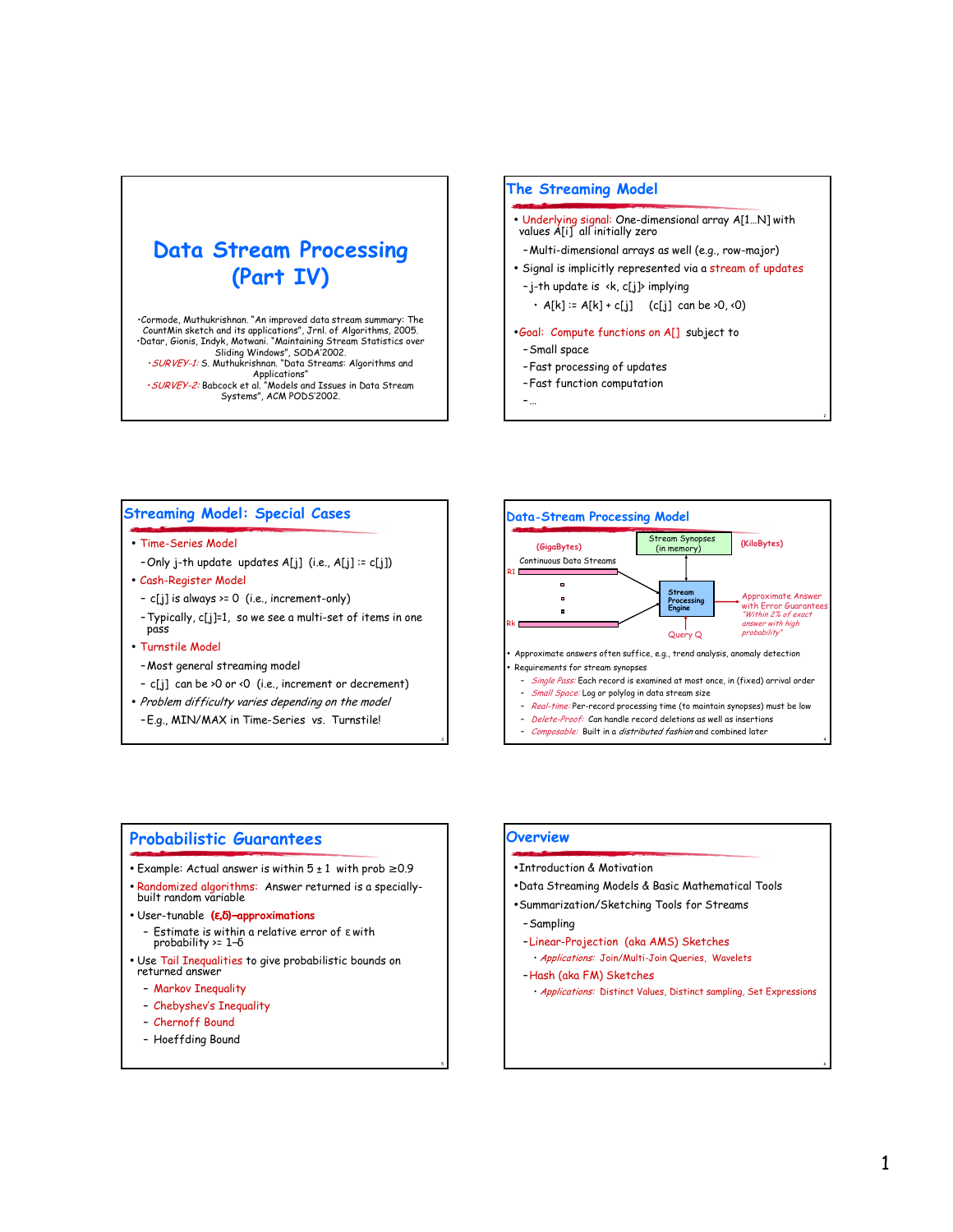







#### **Distinct Sampling [GibO1]**

#### Key Ideas

Use FM-like technique to collect a specially-tailored sample over the distinct values in the stream

- Use hash function mapping to sample values from the data domain!!
- Uniform random sample of the distinct values
- Very different from traditional random sample: each distinct value is chosen uniformly regardless of its frequency
- DISTINCT query answers: simply scale up sample answer by sampling rate

To handle additional predicates

- Reservoir sampling of tuples for each distinct value in the sample
- Use reservoir sample to evaluate predicates

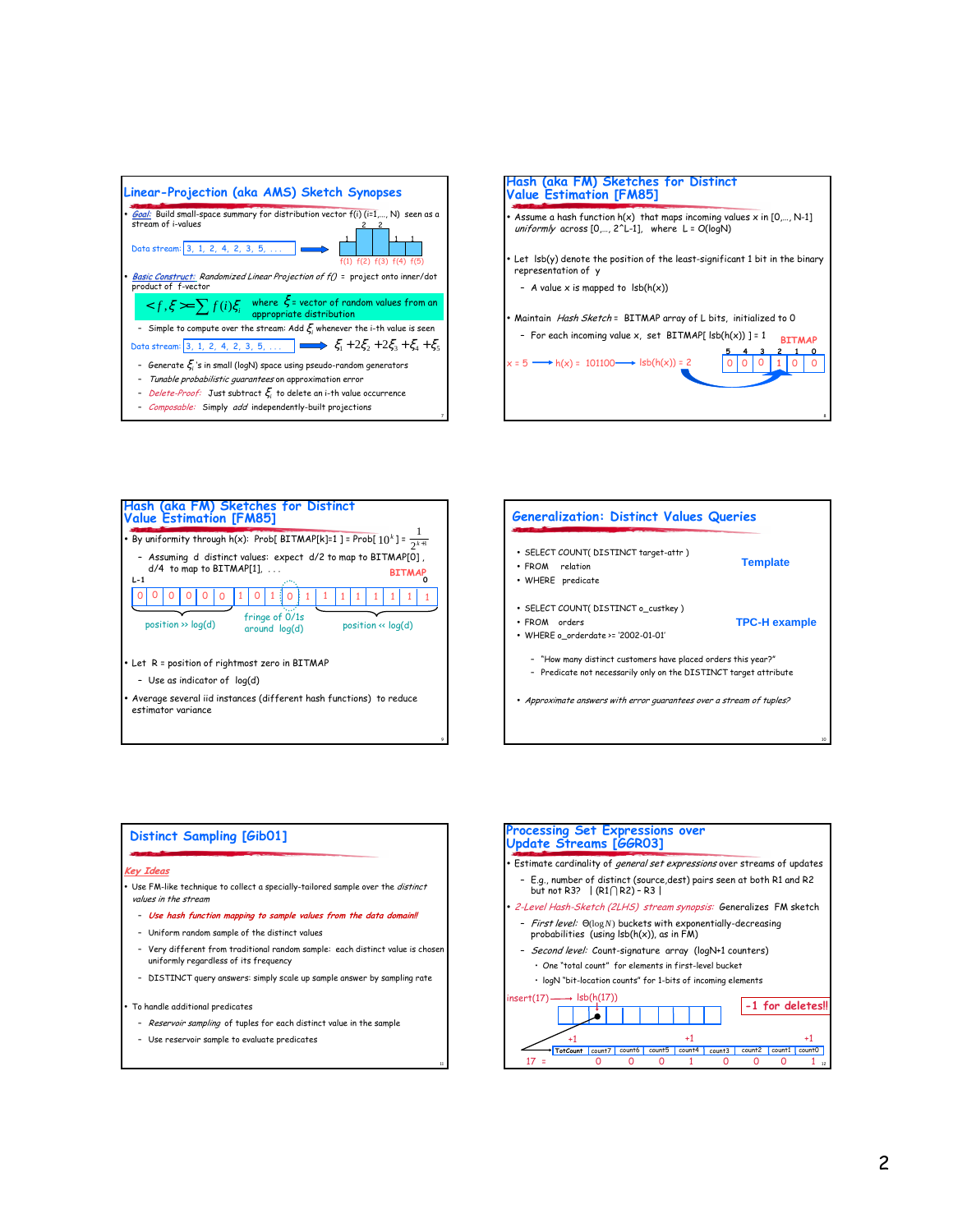

#### New stuff for today...

- A different sketch structure for multi-sets: The CountMin (CM) sketch
- The Sliding Window model and Exponential Histograms  $(EHs)$
- ·Peek into distributed streaming

#### The CountMin (CM) Sketch

- · Simple sketch idea, can be used for point queries, range queries, quantiles, join size estimation
- Model input at each node as a vector  $x_i$  of dimension N, where N is large
- Creates a small summary as an array of  $w \times d$  in size
- . Use d hash functions to map vector entries to [1,w]





### **CM Sketch Summary**

- CM sketch guarantees approximation error on point queries<br>less than  $\epsilon ||A||_1$  in size  $O(1/\epsilon \log 1/\delta)$ 
	- Probability of more error is less than  $1-\delta$
	- Similar guarantees for range queries, quantiles, join size
- Hints
	- Counts are *biased*/ Can you limit the expected amount<br>of extra "mass" at each bucket? *(Use Markov)*
	- Use Chernoff to boost the confidence for the min{} estimate
- · Food for thought: How do the CM sketch guarantees compare to AMS??

### **Sliding Window Streaming Model**

#### • Model

- At every time t, a data record arrives
- The record "expires" at time t+N (N is the window length)
- . When is it useful?
	- Make decisions based on "recently observed" data
	- Stock data
	- Sensor networks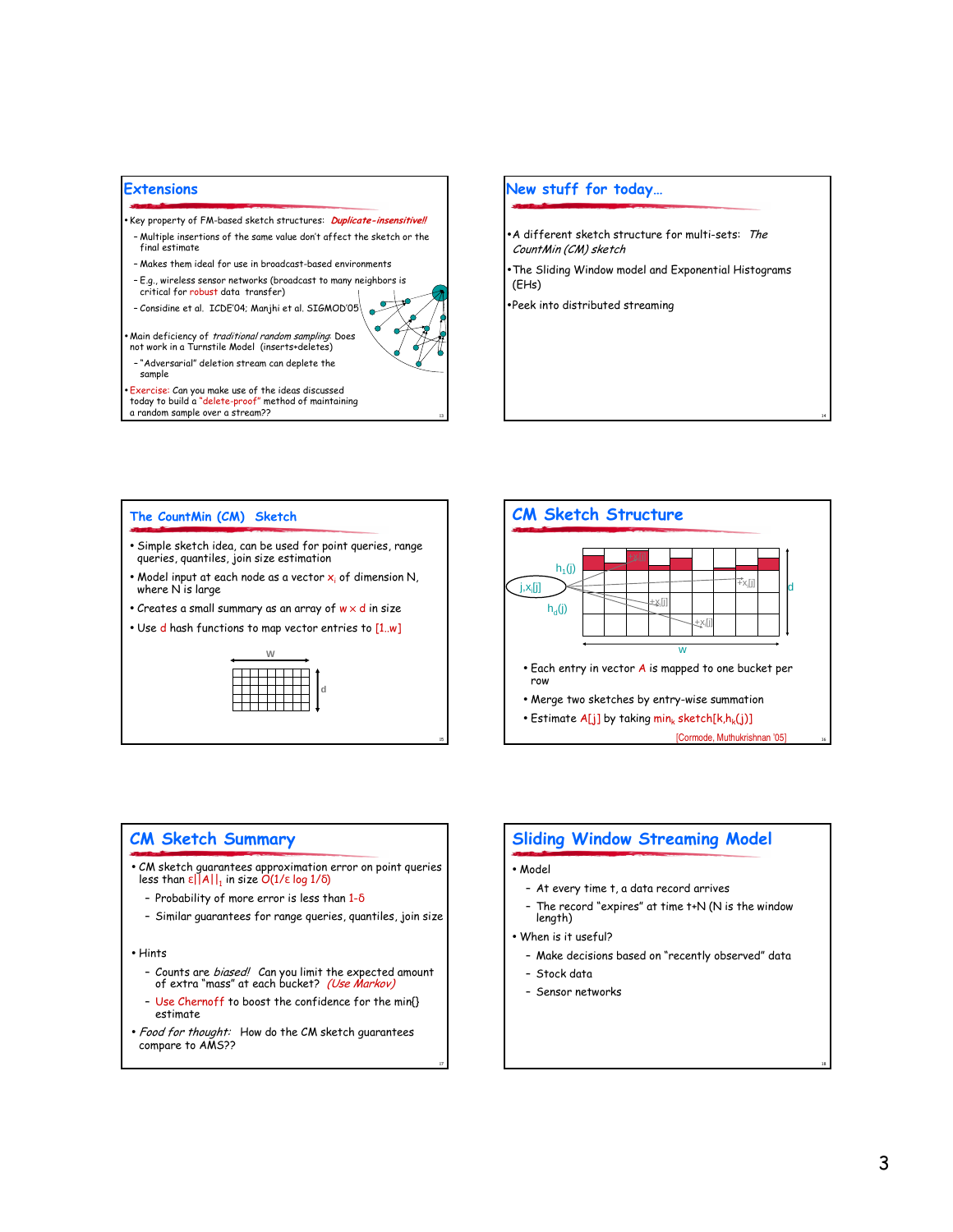### **Time in Data Stream Models**

Tuples arrive  $X_1, X_2, X_3, ..., X_t, ...$ 

- Function f(X,t,NOW)
- Input at time t:  $f(X_1,1,1), f(X_2,2,1), f(X_3,3,1), ..., f(X_t,1,1)$
- Input at time t+1:  $f(X_1,1,1+1)$ ,  $f(X_2,2,1+)$ .  $f(X_3,3,1+1)$ , ...,  $f(X_{1+1},1+1,1+1)$

## Full history: f == identity

- Partial history: Decay - Exponential decay:  $f(X,t, NOW) = 2^{-(NOW-t)*}X$ 
	- Input at time t:  $2^{-(t-1)*}X_1$ ,  $2^{-(t-2)*}X_2$ , ...,  $\frac{1}{2} * X_{t-1}X_t$
	- Input at time t+1:  $2^{-t*}X_1$ ,  $2^{-(t-1)*}X_2$ , ...,  $1/4 * X_{t-1}$ ,  $\frac{1}{2} * X_{t}$ ,  $X_{t+1}$
- Sliding window (special type of decay):
	- $\cdot$  f(X,t,NOW) = X if NOW-t < N
	- $\cdot$  f(X,t,NOW) = 0, otherwise
	- Input at time t:  $X_1, X_2, X_3, ..., X_n$
	- Input at time t+1:  $X_2, X_3, ..., X_t, X_{t+1}$

### Simple Example: Maintain Max

- . Problem: Maintain the maximum value over the last N numbers
- . Consider all non-decreasing arrangements of N numbers (Domain size R):
	- There are ((N+R) choose N) distinct arrangements
	- Lower bound on memory required:<br>log(N+R choose N) >= N\*log(R/N)
	- So if R=poly(N), then lower bound says that we have to<br>store the last N elements ( $\Omega(N \log N)$  memory)

### **Statistics Over Sliding Windows**

- . Bitstream: Count the number of ones [DGIM02]
	- Exact solution: O(N) bits
	- Algorithm BasicCounting:
		- $\cdot$  1 +  $\varepsilon$  approximation (relative error!)
		- $\cdot$  Space:  $O(1/\varepsilon \text{ (log}^2N))$  bits
		- · Time: O(log N) worst case, O(1) amortized per record
	- Lower Bound:
		- · Space:  $\Omega(1/\varepsilon \text{ (log}^2N))$  bits

### **Approach: Temporal Histograms**

Example: ... 01101010011111110110 0101 ...

- Equi-width histogram:
- ... 0110 1010 0111 1111 0110 0101 ...
- · Tssues:
	- Error is in the last (leftmost) bucket.
	- Bucket counts (left to right):  $C_m, C_{m-1}, ..., C_2, C_1$
	- Absolute error  $\leq C_m/2$ .
- Answer >=  $C_{m-1}$ +...+ $C_2$ + $C_1$ +1.
- Relative error <=  $C_m/2(C_{m-1} + ... + C_2 + C_1 + 1)$ .
- Maintain:  $C_m/2(C_{m-1} + ... + C_2 + C_1 + 1) \le \varepsilon$  (=1/k).

### Naïve: Equi-Width Histograms

• Goal: Maintain  $C_m/2 \le \varepsilon (C_{m-1} + ... + C_2 + C_1 + 1)$ 

Problem case:

... 0110 1010 0111 1111 0110 1111 0000 0000 0000 0000 ...

• Note:

- Every Bucket will be the last bucket sometime!
- New records may be all zeros  $\rightarrow$ <br>For every bucket i, require  $C_i/2 \le \varepsilon (C_{i-1} + ... + C_2 + C_1 + 1)$

### **Exponential Histograms**

#### · Data structure invariant:

- Bucket sizes are non-decreasing powers of 2
- For every bucket size other than that of the last bucket, there are at least k/2 and at most k/2+1 buckets of that size
- Example: k=4:  $(8,4,4,4,2,2,2,1,1)$ .
- Invariant implies:
	- Assume  $C_i = 2^j$ , then
		- $\cdot C_{i-1} + ... + C_2 + C_1 + 1 \ge k/2^*(\Sigma(1+2+4+...+2)^{-1})) \ge k^*2^j/2$  $\ge k/2$ \*C
	- Setting  $k = 1/\varepsilon$  implies the required error guarantee!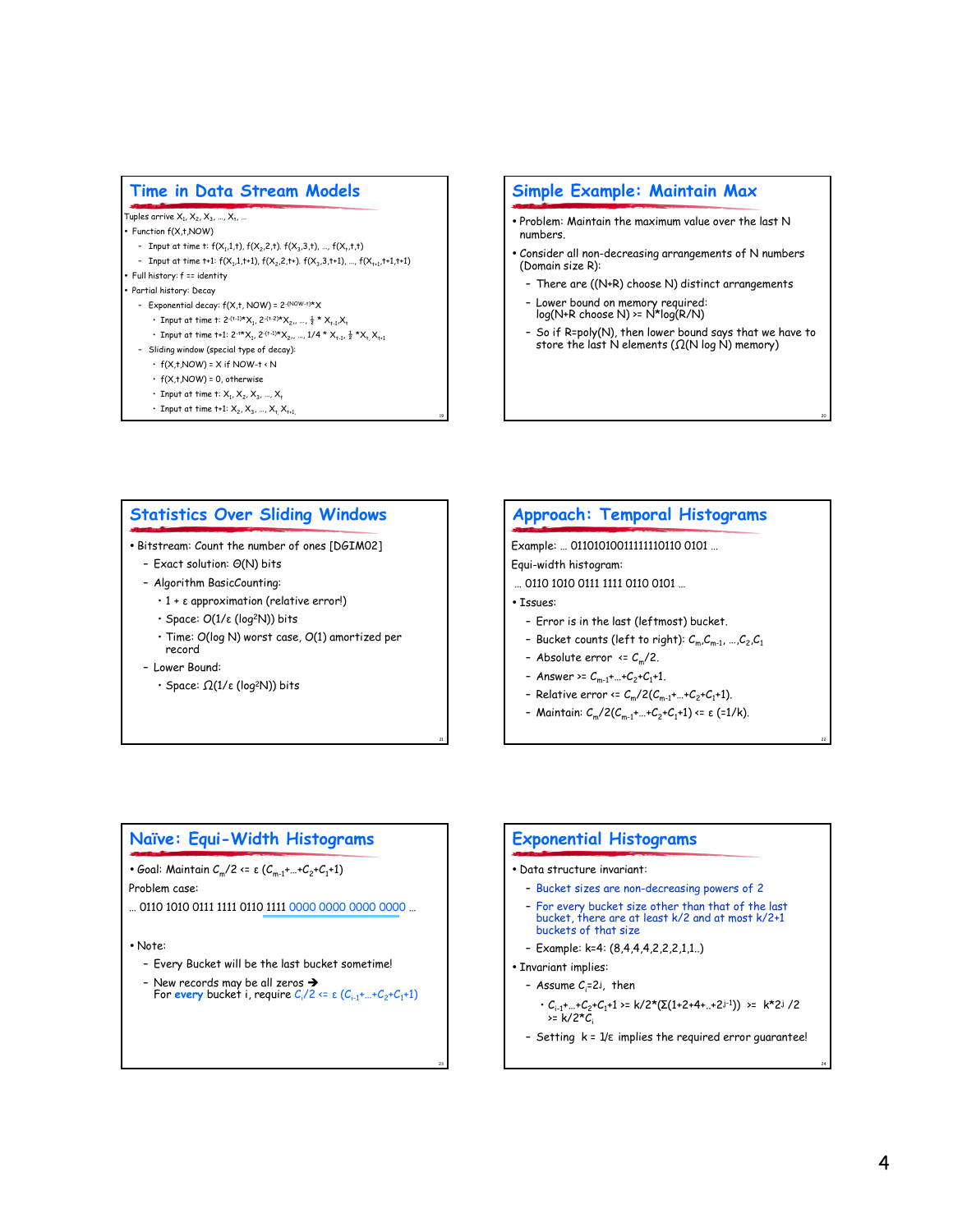### **Space Complexity**

- · Number of buckets m:
	- m <= [# of buckets of size j]\*[# of different bucket sizes]  $\left( k/2 + 1 \right)$  \* ((log(2N/k)+1) = O(k\* log(N))
- · Each bucket requires O(log N) bits.
- · Total memory:  $O(k \log^2 N) = O(1/\epsilon * \log^2 N)$  bits
- Invariant (with  $k = 1/\epsilon$ ) maintains error guarantee!

#### **EH Maintenance Algorithm**

#### Data structures:

- $\bullet$ For each bucket: timestamp of most recent 1, size = #1's in bucket
- LAST: size of the last bucket  $\bullet$
- $\bullet$ TOTAL: Total size of the buckets

#### New element arrives at time t

- If last bucket expired, update LAST and TOTAL
- If (element  $== 1$ ) Create new bucket with size 1; update TOTAL
- Merge buckets if there are more than k/2+2 buckets of the same size
- $\bullet$ Update LAST if changed

**Lower Bound** 

Anytime estimate: TOTAL - (LAST/2)

# **Example Run**

- If last bucket expired, update LAST and TOTAL
- $\bullet$  If (element == 1) Create new bucket with size 1; update TOTAL
- Merge two oldest buckets if there are more than k/2+2 buckets<br>of the same size  $\bullet$
- Update LAST if changed

#### Example (k=2):

# 32, 16, 8, 8, 4, 4, 2, 1, 1 32, 16, 8, 8, 4, 4, 2, 2, 1

32, 16, 8, 8, 4, 4, 2, 2, 1, 1

32, 16, 16, 8, 4, 2, 1



| <b>Lower Bound (continued)</b> |  |  |  |  |  |  |                                                        |
|--------------------------------|--|--|--|--|--|--|--------------------------------------------------------|
| Example:                       |  |  |  |  |  |  |                                                        |
|                                |  |  |  |  |  |  |                                                        |
|                                |  |  |  |  |  |  |                                                        |
| two arrangements               |  |  |  |  |  |  | Show: An algorithm has to distinguish between any such |